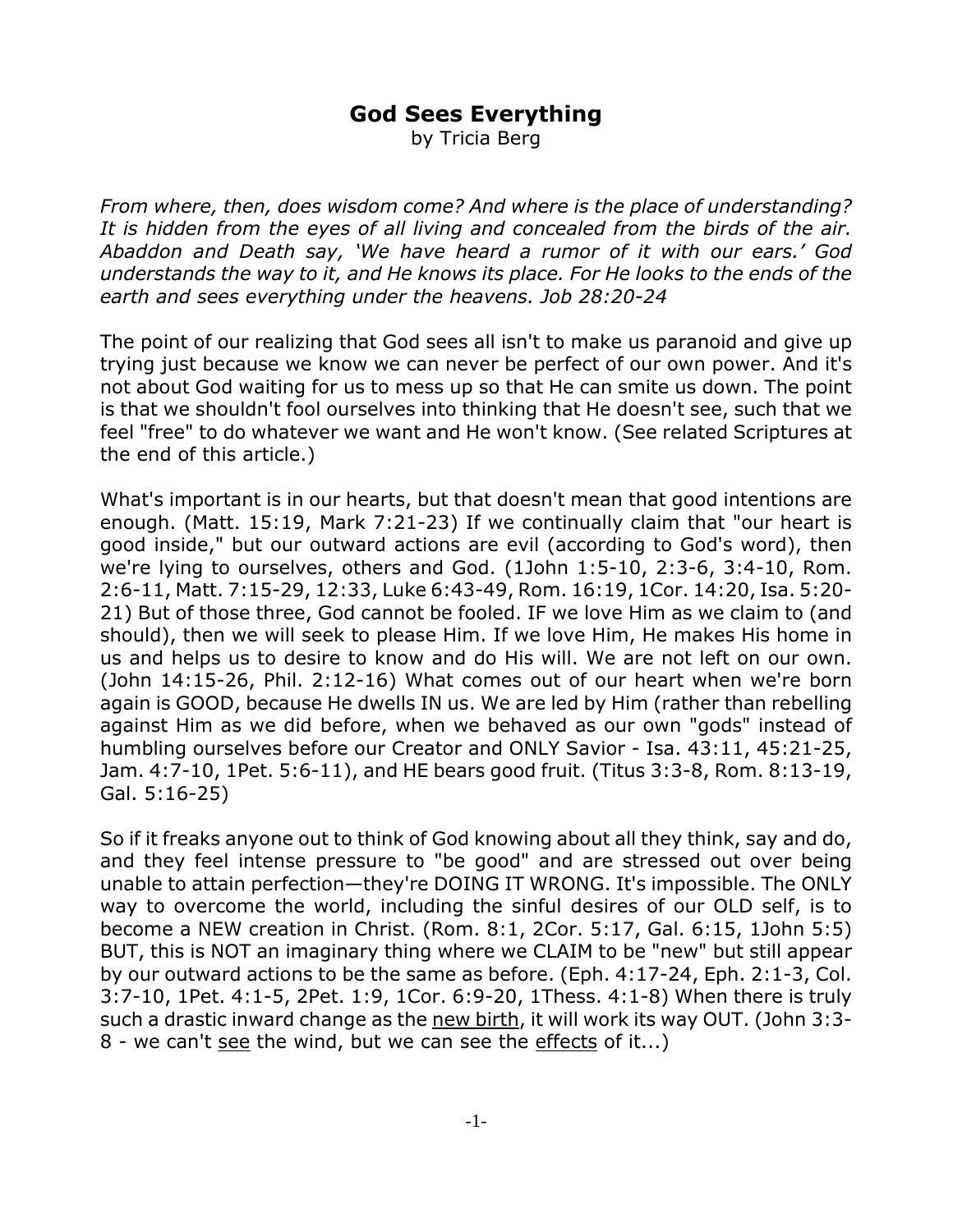Here's something to think about. We know that Jesus raised Lazarus from the dead (John 11, among others, such as the 12-year old girl and the young man who was the only son of his mother - Mark 5:35-43, Luke 7:11-19). If Jesus had said that He raised Lazarus from the dead, but he still APPEARED to be dead in the tomb, would anyone have believed Him? No, that's ridiculous, right? Well so it is with US. He has given us NEW LIFE, and if we still behave the same as we did when we were DEAD in our sins, then we are either lying that we truly believe in our hearts, or we are blaming GOD for our behavior—claiming that He didn't do what He said He would do, which is to regenerate our Spirit when we came to the knowledge of the truth, when we were BORN AGAIN. (Eph. 1:13-14, Jam. 1:18, Titus 2:11-15) We are not instantly perfected outwardly the moment we believe, but there will be genuine, continued progress toward Christ-likeness, and He is HOLY. (Col. 3:9-10, Gal. 4:19, Rom. 8:29, 12:1-2, 1Pet. 1:14-19, 2Cor. 6:14-7:1)

When we are baptized into Christ (Rom. 6), we are clothed by/with Christ with the holy, white spiritual garment of HIS righteousness, cleansed and bought with His precious blood. (Gal. 3:27, 1John 1:7, 1Pet. 1:17-21, Rev. 5:9-10, 7:13-17, 22:14-15) However, we SOIL it when we indulge the evil desires of our OLD nature instead of the pure, holy desires coming out of our washed and regenerated spirit. We spiritually DIED when we sinned (just like Adam and Eve - Gen. 3 - they didn't *physically* die instantly, but their intimate fellowship with God in the Garden was severed). We came ALIVE again ("born again," as innocent as we were when we were first born, having the sinful nature, but not having yet sinned) when the Holy Spirit came to dwell in us. (Rom. 13:14, Rev. 3:4-6, 2Pet. 2:17-22, Jam. 1:27)

Jesus will forgive us EVERY time we acknowledge our sin and repent, asking Him to wash us clean again (with the precious blood of His ONE perfect sacrifice of Himself.) (Eph. 5:22-33, 1John 1:5-10, Heb. 9:25-28, John 10:17-18, Rom. 8:34, Heb. 7:25). We are Jesus' brothers and sisters, and He instructed us to forgive upon repentance--so does He. (Matt. 12:46-50, 21-35, Luke 17:3-4, Mark 3:31- 35, Rom. 8:29) However, He also said that if your brother will not repent, then they are to be as a "tax collector" to you. (Matt. 18:15-17 - also see 1Cor. 5:7-13 and John 15:12-17.) We don't live in fear of losing our salvation because we inadvertently slipped, but we don't trample carelessly on Jesus' precious blood, either. (1John 4:18, Heb. 10:26-39)

We don't do the WORK in order to bear good fruit, HE DOES, but we STOP striving against Him. (John 15:1-8) Another illustration to consider might be if we were to separate out a section of land we own to plant a garden devoted to God (perhaps to grow food to donate to the poor). Would we then go and plant poisonous plants there? Would we pull up the good plants when they take root? Would we fertilize the weeds and let the plants wither for lack of water? No! We would encourage the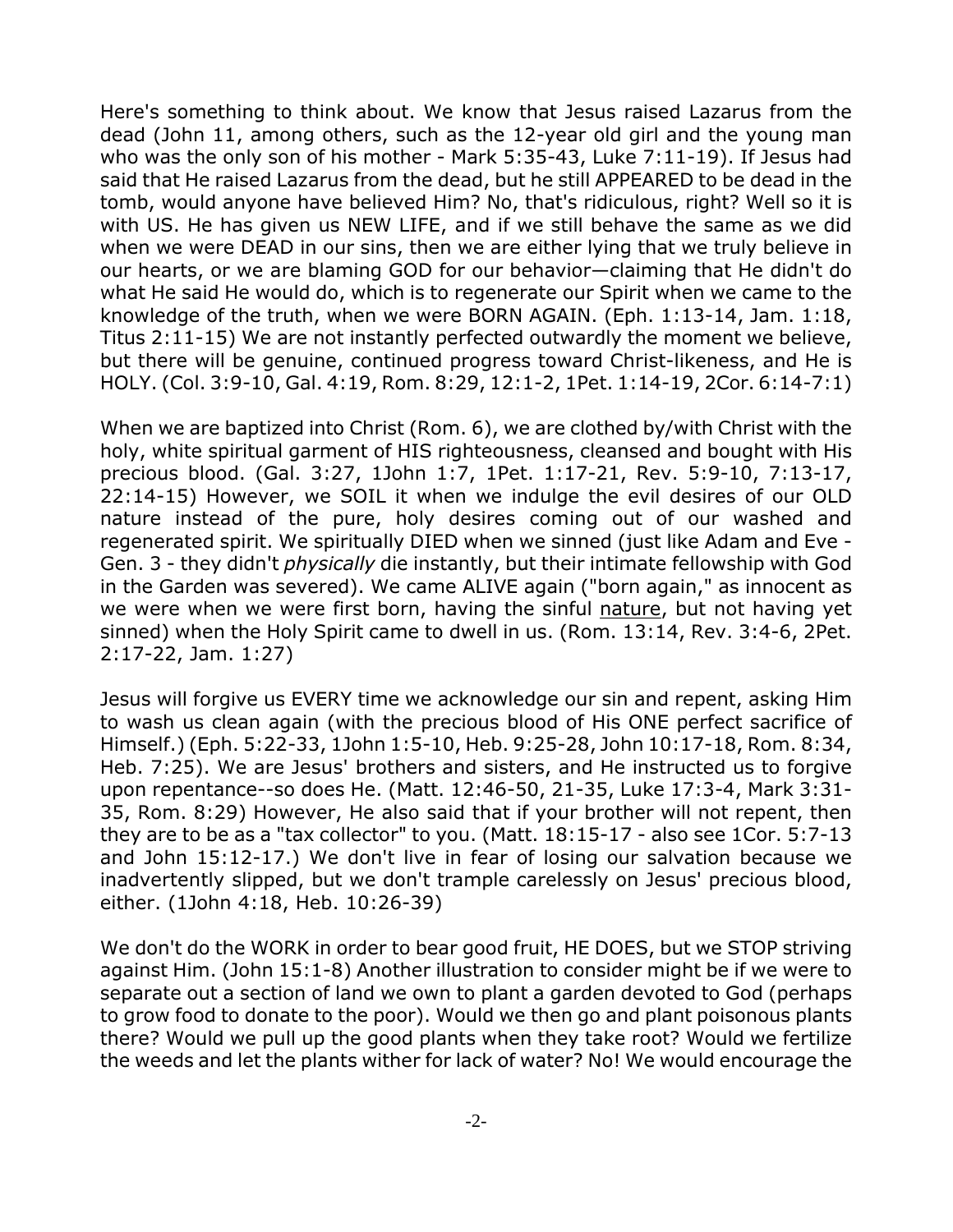good to grow and weed out the bad. (Jesus told a parables about similar, but not quite the same, scenarios in Matt. 13:24-30, 36-43 and Mark 4:26-29.)

The fact remains that only GOD can actually make anything grow. We can't CREATE anything new or bring anything to life—we ALWAYS use what HE first gave us - dirt, water, sun, seeds/seedlings, fresh air, etc.—not to mention how He designed our physical bodies and gifted us with abilities and intellect to be able to do anything at all. The Scriptures refer to the Holy Spirit as both a seed and as water. (John 7:37-39, 1John 3:9, Luke 8:4-21) When we become a child of God (John 1:12-13), we give over ALL of ourselves to God, and He provides us with everything we need to bear good fruit. (1Cor. 12, Rom. 12:4-8, Eph. 6:10-20)

The truly born again person's heart has been cleansed. Whereas they once were hostile to God, they now LOVE Him and are thankful for what He has done for them. (Rom. 8:7-9, 1Cor. 2:14) The changed heart inside of them will work OUTWARD in their actions and words. It's a lifelong process with progress being made over time as the believer comes to KNOW God from the BIBLE. (Titus 2:11- 15, 1Tim. 4:6-16, 1Pet. 4:1-5, 2Pet. 1:3-15, 3:11-18, Psalm 111:10, 119:105) The better we know God from His word, the more we will know what pleases Him. (Rom. 12:1-2, Heb. 13:15-16, 2Cor. 5:9-10, Heb. 11:6, 1John 3:21-24, Col. 1:9- 10, 1Thess. 4:1, Eph. 5:10) When we know what the will of God is, then we will show respect by honoring His ways instead of the fallen, wicked ways of the world. (1John 2:15-17) None of this is a burden to us, because our motive is LOVE for and gratitude to the ONLY One worthy of ALL we can give. (1John 5:3, 2Cor. 5:14-15, John 14:15-26)

*For the word of God is living and active, sharper than any two-edged sword, piercing to the division of soul and of spirit, of joints and of marrow, and discerning the thoughts and intentions of the heart. And no creature is hidden from His sight, but all are naked and exposed to the eyes of Him to whom we must give account. Hebrews 4:12-13*

*The LORD looks down from heaven; He sees all the children of man; from where He sits enthroned He looks out on all the inhabitants of the earth, He who fashions the hearts of them all and observes all their deeds. Psalm 33:13-15*

*O LORD, God of vengeance, O God of vengeance, shine forth! Rise up, O judge of the earth; repay to the proud what they deserve! O LORD, how long shall the wicked, how long shall the wicked exult? They pour out their arrogant words; all the evildoers boast. They crush your people, O LORD, and afflict your heritage. They kill the widow and the sojourner, and murder the fatherless; and they say, "The LORD does not see; the God of Jacob does not perceive." Understand, O dullest of the people! Fools, when will you be wise? He who planted the ear, does*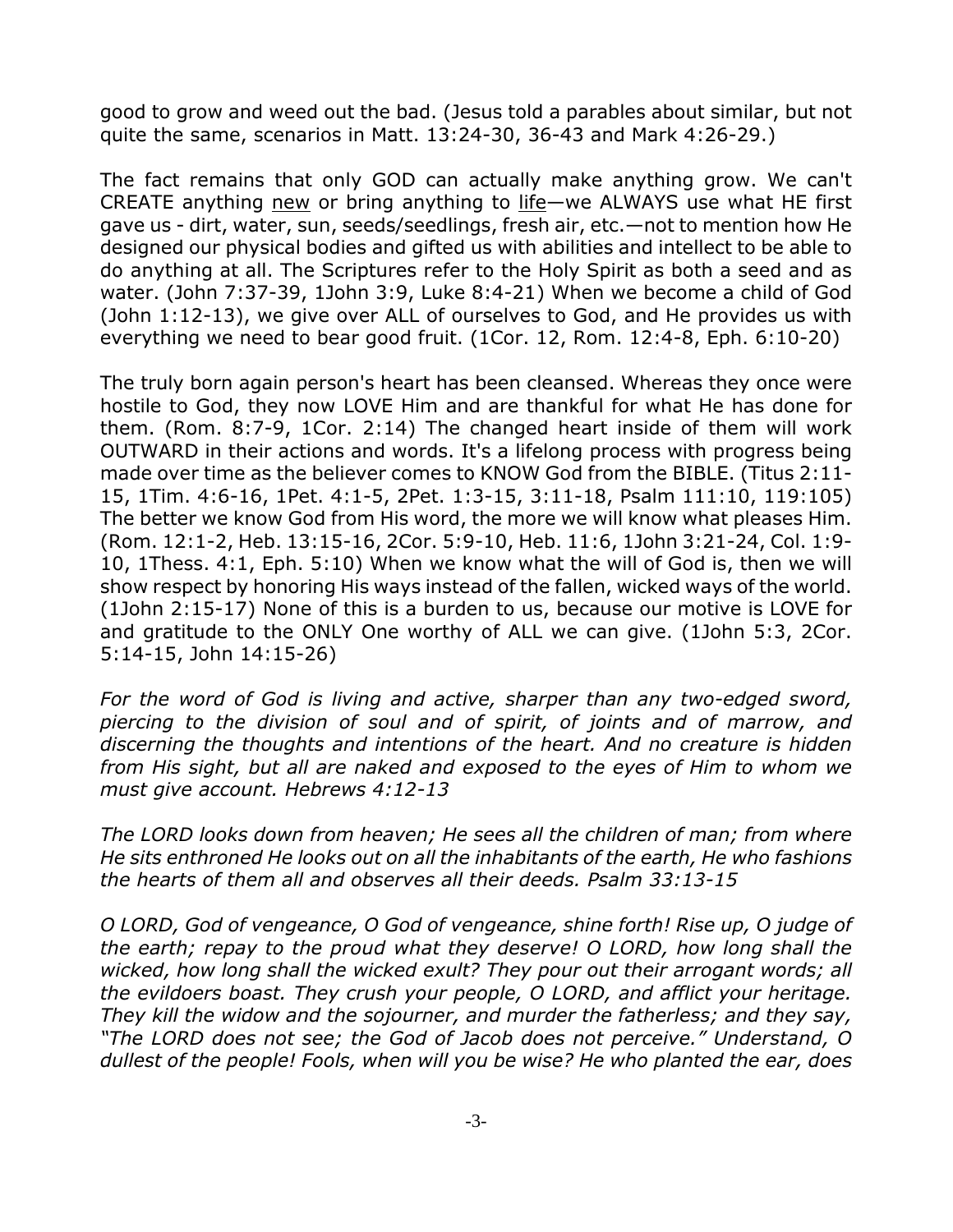*he not hear? He who formed the eye, does he not see? He who disciplines the nations, does he not rebuke? He who teaches man knowledge—the LORD—knows the thoughts of man, that they are but a breath. Blessed is the man whom you discipline, O LORD, and whom you teach out of your law, to give him rest from days of trouble, until a pit is dug for the wicked. For the LORD will not forsake his people; he will not abandon his heritage; for justice will return to the righteous, and all the upright in heart will follow it. Psalm 94:1-15*

*The eyes of the LORD are in every place, keeping watch on the evil and the good. Proverbs 15:3*

*O LORD, you have searched me and known me! You know when I sit down and when I rise up; you discern my thoughts from afar. You search out my path and my lying down and are acquainted with all my ways. Even before a word is on my tongue, behold, O LORD, you know it altogether. You hem me in, behind and before, and lay your hand upon me. Such knowledge is too wonderful for me; it is high; I cannot attain it. Where shall I go from your Spirit? Or where shall I flee from your presence? If I ascend to heaven, you are there! If I make my bed in Sheol, you are there! If I take the wings of the morning and dwell in the uttermost parts of the sea, even there your hand shall lead me, and your right hand shall hold me. If I say, "Surely the darkness shall cover me, and the light about me be night," even the darkness is not dark to you; the night is bright as the day, for darkness is as light with you. For you formed my inward parts; you knitted me together in my mother's womb. I praise you, for I am fearfully and wonderfully made. Wonderful are your works; my soul knows it very well. My frame was not hidden from you, when I was being made in secret, intricately woven in the depths of the earth. Your eyes saw my unformed substance; in your book were written, every one of them, the days that were formed for me, when as yet there was none of them. How precious to me are your thoughts, O God! How vast is the sum of them! If I would count them, they are more than the sand. I awake, and I am still with you. Oh that you would slay the wicked, O God! O men of blood, depart from me! They speak against you with malicious intent; your enemies take your name in vain. Do I not hate those who hate you, O LORD? And do I not loathe those who rise up against you? I hate them with complete hatred; I count them my enemies. Search me, O God, and know my heart! Try me and know my thoughts! And see if there be any grievous way in me, and lead me in the way everlasting! Psalm 139:1-24*

Written by Tricia Berg, (March 2019), 4 pp.+digital scrapbook layout If you have been blessed by this article, you are free to share but do not claim as your own or sell, and do not make modifications and attribute them to me. You can download as many free pdf devotional articles as you wish from my blog: http://layoutfortoday.blogspot.com/ (The most recent articles are at the bottom of the page after you click on the "free pdf downloads" link.) You can also read this article there (or at my other blog: http://clotheyourselves.com/), where the Bible verses should pop up when you hover over the cites.